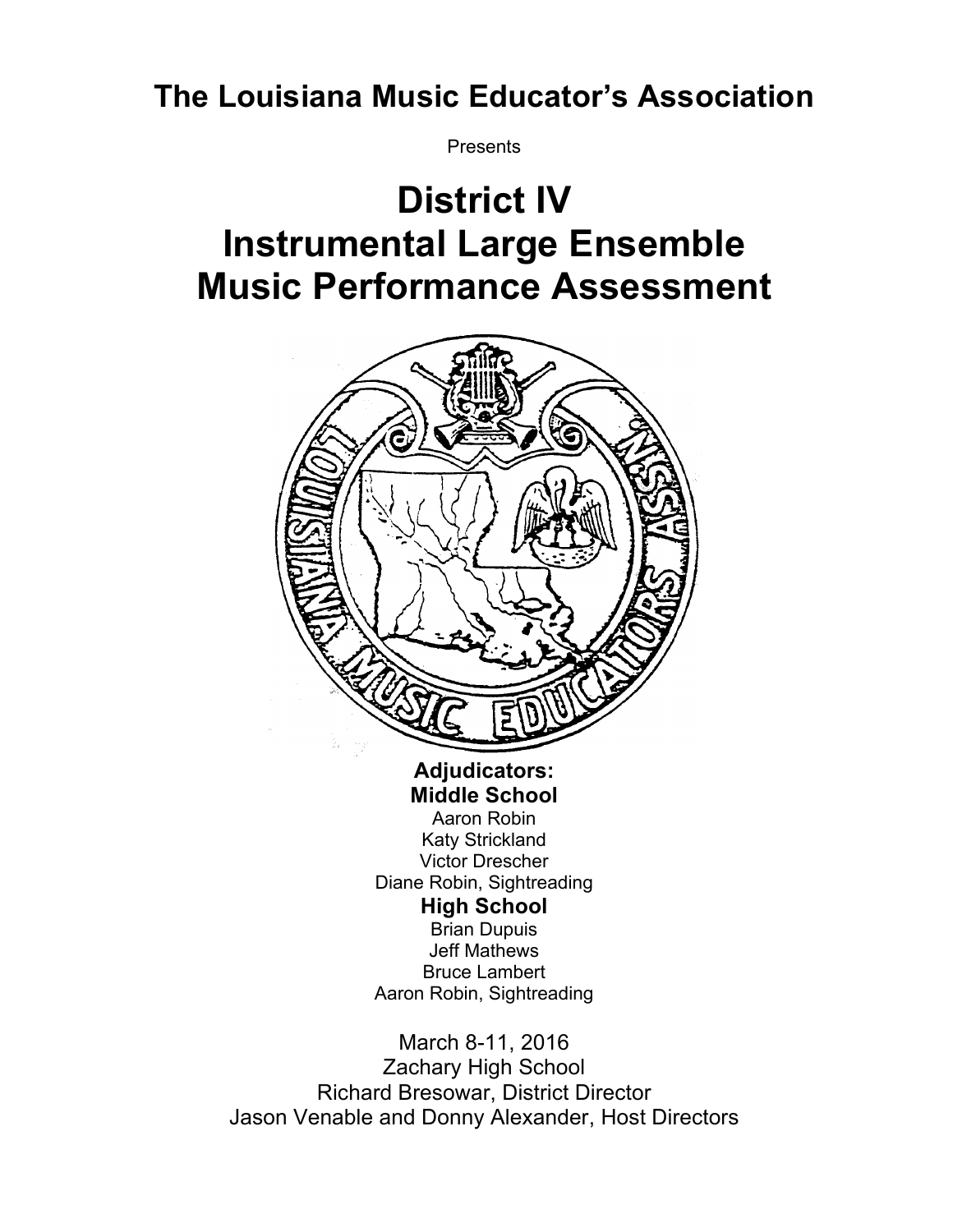## **Tuesday, March 8th**

| 8:30 AM   | <b>Zachary High Concert Band</b><br>Donny D. Alexander, director         | AAA 2nd                        |
|-----------|--------------------------------------------------------------------------|--------------------------------|
|           | <b>Grays Harbor March</b>                                                | <b>Steve Hodges</b>            |
|           | * Loch Lomond                                                            | arr. Dave Black                |
|           | <b>Spontaneous Combustion</b>                                            | <b>Robert Sheldon</b>          |
| $9:00$ AM | <b>Walker High Concert Band</b><br>Jeff Seighman/ Eddie Hirst, directors | AAA 3rd                        |
|           | * Flourish for Wind Band                                                 | Ralph Vaughn William           |
|           | A Child's Embrace                                                        | <b>Charles Rochester Young</b> |
|           | * Sinfonia VI                                                            | <b>Timothy Broege</b>          |
| 9:30 AM   | <b>Parkview Baptist Symphonic Band</b><br><b>Sean Bramley, director</b>  | A                              |
|           | Fanfare of Wakakusa Hill                                                 | Itaru Sakai                    |
|           | * Ammerland                                                              | Jacob de Haan                  |
|           | Hopak! (Ukranian Dances)                                                 | <b>William Owens</b>           |
| 10:00 AM  | <b>Zachary High Wind Symphony</b>                                        | <b>AAA</b>                     |
|           | Jason Venable, director                                                  |                                |
|           | <b>Amparito Roca</b><br>Chorale Prelude: Be Thou My Vision               | Jaime Texidor<br>Jack Stamp    |
|           | * Chorale and Shaker Dance                                               | John Zdechlik                  |
|           |                                                                          |                                |
| 10:30 AM  | <b>The Dunham School Concert Band</b><br>John Gray, director             | A                              |
|           | <b>Fanfare and Flourishes</b>                                            | James Curnow                   |
|           | * Contempo                                                               | <b>Michael Story</b>           |
|           | <b>King Cotton</b>                                                       | J.P. Sousa                     |
| 11:00 AM  | <b>Walker High Symphonic Band</b>                                        | <b>AAA 2nd</b>                 |
|           | <b>Eddie Hirst, director</b>                                             |                                |
|           | Two Hebrew Folk Songs                                                    | Norman Ward                    |
|           | * In the Bleak Midwinter                                                 | arr. Robert W. Smith           |
|           | * Highland Celebration                                                   | <b>Andrew Silva</b>            |
| 11:30 AM  | St. Michael the Archangel High Concert Band<br>Kevin Andry, director     | AA                             |
|           | <b>Clouds that Sail in Heaven</b>                                        | <b>Todd Stalter</b>            |
|           | * Three Ayres from Gloucester                                            | Hugh M. Stuart                 |
|           | Sabre and Spurs                                                          | Sousa/ Brion/ Schissel         |
| 12:00 PM  | <b>Lunch Break</b>                                                       |                                |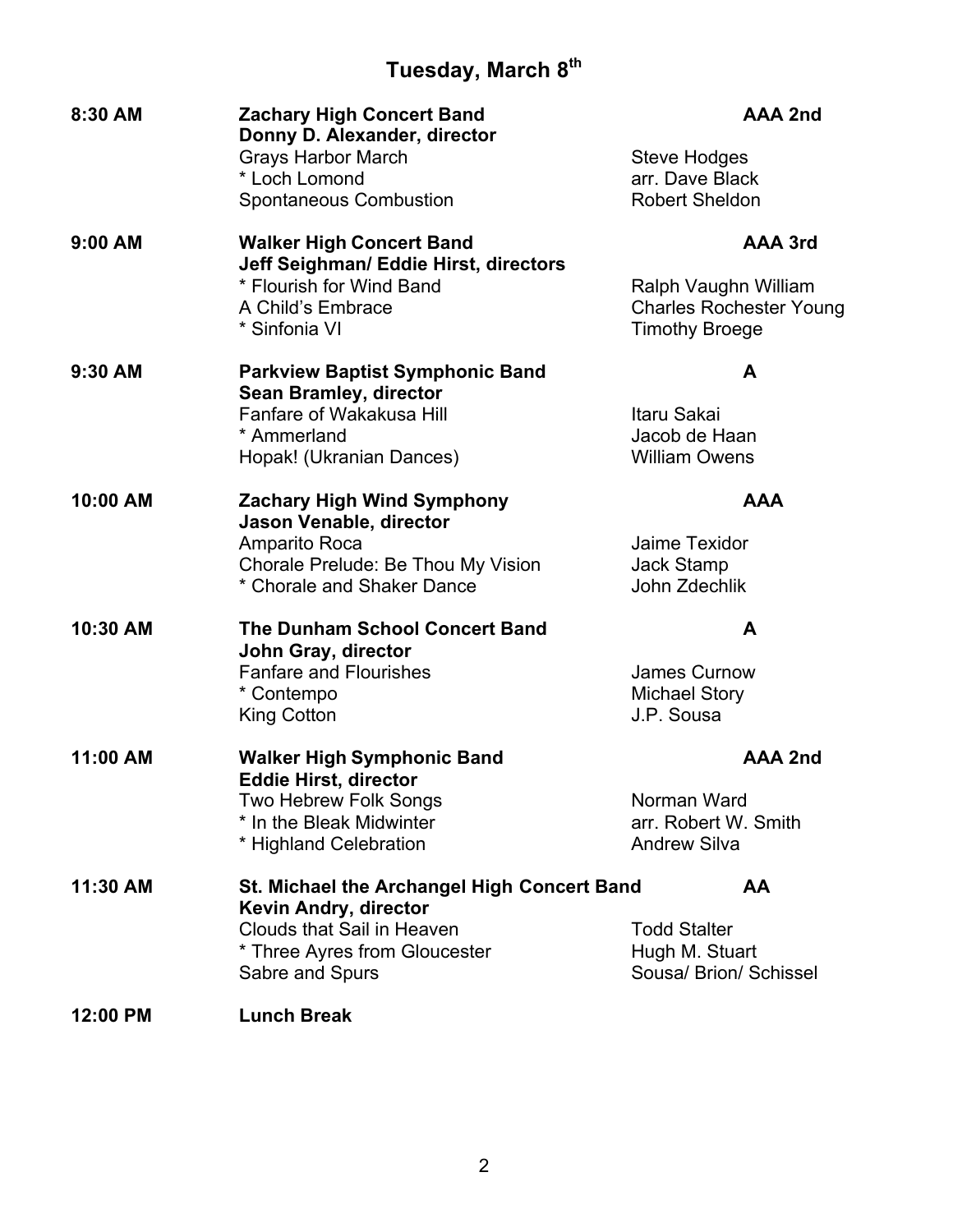| 12:30 PM | <b>Dutchtown High Concert Band</b><br>Sheily Bell and Daniel Modenbach, director<br>Nottingham March<br>On Placid Seas<br>* Caprice                                                         | <b>AAAA 3rd</b><br>Jerry Williams<br><b>Robert Sheldon</b><br><b>William Himes</b>    |
|----------|---------------------------------------------------------------------------------------------------------------------------------------------------------------------------------------------|---------------------------------------------------------------------------------------|
| 1:00 PM  | <b>St. Amant High Concert Band</b><br><b>Andrew Graham, director</b><br>Caprice<br>Chorale Elegánt<br>* Flight of Eagles                                                                    | AAAA 3rd<br><b>William Himes</b><br>Elena Roussanova Lucas<br><b>Elliot Del Borgo</b> |
| 1:30 PM  | <b>Belaire High Symphonic Band</b><br>Juvon Pollard Sr, director<br><b>Military Escort March</b><br>* A Quiet Music<br>Overtura                                                             | AA<br>Bennett, arr. Swearington<br>Douglas Wagner<br>Ed Huckeby                       |
| 2:00 PM  | <b>Dutchtown High Symphonic Band</b><br>Daniel Modenbach, director<br>* Three Ayres from Gloucester<br>Shenandoah<br><b>Sparks</b>                                                          | <b>AAAA 2nd</b><br>Hugh M. Stuart<br>arr. Robert Sheldon<br><b>Brian Balmages</b>     |
| 2:30 PM  | <b>St. Amant High Symphonic Band</b><br>Joseph Nassar, director<br><b>Lightning Field</b><br>To Dream in Brushstrokes<br>* Trail of Tears                                                   | <b>AAAA 2nd</b><br>John Mackey<br><b>Michael Oare</b><br><b>James Barnes</b>          |
| 3:00 PM  | <b>Walker High Wind Symphony</b><br><b>Jeff Seighman, director</b><br>William Byrd Suite<br>No. 1 "The Earle of Oxford's March"<br><b>Amazing Grace</b><br>* Symphonic Dance No. 3 "Fiesta" | AAA<br>Gordon Jacob<br><b>Frank Ticheli</b><br><b>Clifton Williams</b>                |
| 3:30 PM  | <b>Central High Symphonic Band</b><br><b>James Henderson, director</b><br>Clouds that Sail in Heaven<br>* Dusk<br>Night on Fire                                                             | <b>AAA</b><br><b>Todd Stalter</b><br>Steven Bryant<br>John Mackey                     |
| 4:00 PM  | <b>Woodlawn High Concert Band</b><br>Glenn Scheuermann, director<br>* Variations on a Shaker Melody<br><b>E Pluribus Unum</b><br>Déiriń Dé from "At Kitty O'Shea's"                         | <b>AAA</b><br>Aaron Copland<br>Jewell/arr Clark<br>Johann de Meij                     |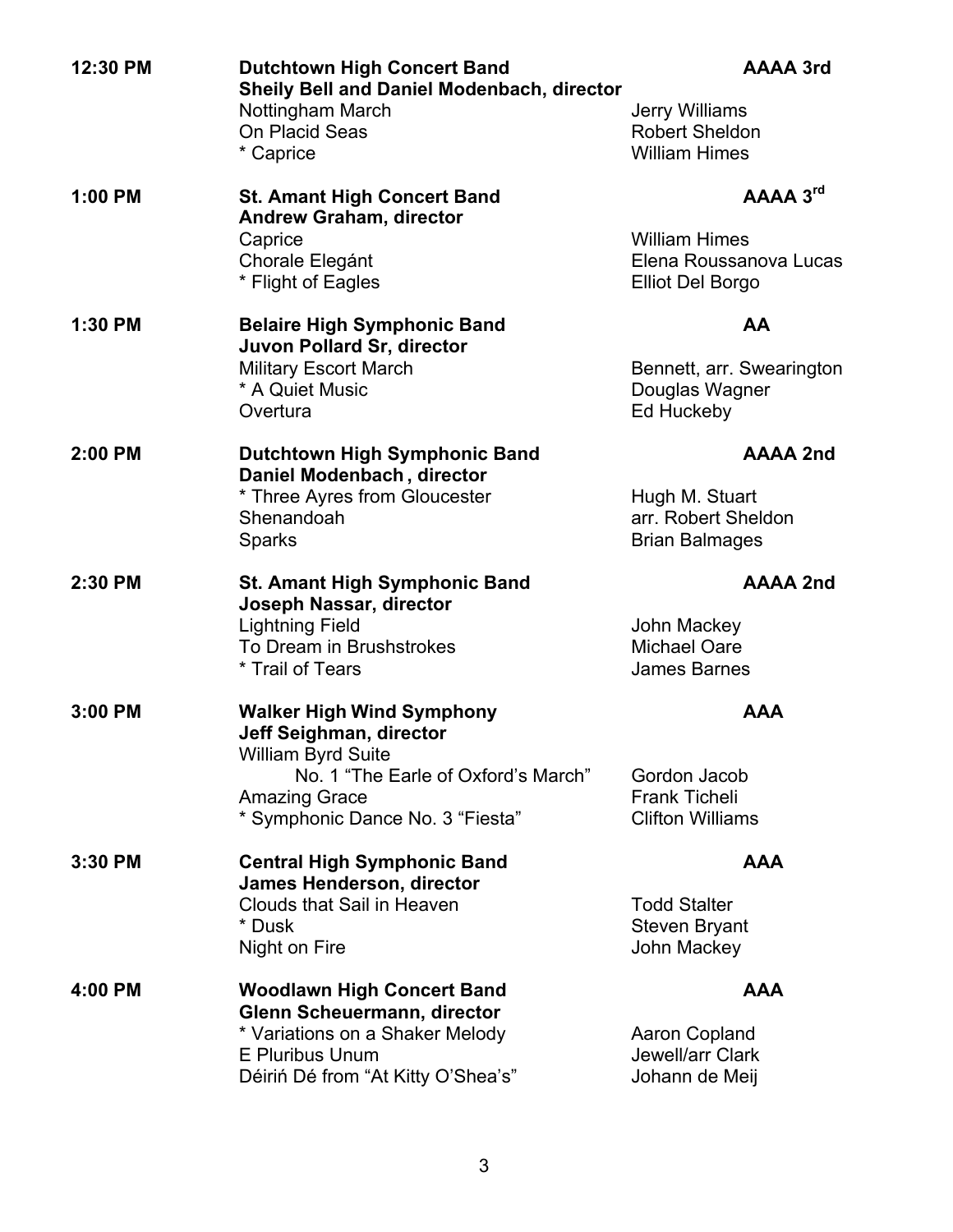| 4:30 PM   | <b>St. Amant High Wind Symphony</b><br><b>Craig Millet, director</b>               | <b>AAAA</b>                                                |
|-----------|------------------------------------------------------------------------------------|------------------------------------------------------------|
|           | Ringmaster's March<br><b>Two Chorales</b><br>* Trittico                            | John Mackey<br>Tchesnekov, Arr. Gilbert<br>Vaclav Nelhybel |
|           |                                                                                    |                                                            |
| 5:00 PM   | <b>Dutchtown High Symphonic Winds</b><br><b>Sheily Bell, director</b>              | <b>AAAA</b>                                                |
|           | Polka from "Schwanda the Bagpiper"                                                 | Weinberger/Bainum                                          |
|           | Afterlife<br>* American Salute                                                     | Rossano Galante<br><b>Morton Gould</b>                     |
|           | Wednesday, March 9th                                                               |                                                            |
| 8:00 AM   | <b>Episcopal High School Band</b><br><b>Paul Taranto, director</b>                 | A                                                          |
|           | <b>Russian Sailor's Dance</b>                                                      | Gliere/arr. Vinson                                         |
|           | <b>Prelude and Pursuit</b><br>* Festivo                                            | <b>Michael Sweeney</b><br>Vaclav Nelhybel                  |
| 8:30 AM   | <b>Baton Rouge Magnet Concert Band</b><br><b>Robert Campo, director</b>            | <b>AAA Comments</b>                                        |
|           | <b>Coronation March for Winds</b>                                                  | Robert Campo                                               |
|           | Intermezzo from "Carmen"                                                           | <b>Bizet Arr. Sharp</b>                                    |
|           | * Pageant                                                                          | <b>Vincent Persichetti</b>                                 |
| $9:00$ AM | <b>Southern Laboratory Concert Band</b>                                            | 12 G                                                       |
|           | <b>Safiyy Abdel-Raoof, director</b><br><b>Union March</b>                          | <b>Mekel Rogers</b>                                        |
|           | <b>Too Beautiful for Words</b>                                                     | <b>Rob Grice</b>                                           |
|           | * Courtland County Festival                                                        | <b>William Owens</b>                                       |
| 9:30 AM   | Math, Science, and Arts Academy Concert Band<br><b>Michael Berthelot, director</b> | B                                                          |
|           | Majestia                                                                           | James Swearingen                                           |
|           | <b>Ashland Park</b>                                                                | Ed Huckeby                                                 |
|           | * October                                                                          | <b>Eric Whitacre</b>                                       |
| 10:00 AM  | <b>West Feliciana Concert Band</b><br>William Johnson, director                    | A                                                          |
|           | Aces of the Air                                                                    | King/arr. James Swearigen                                  |
|           | * A Childhood Hymn<br>Kaboom                                                       | David Holsinger<br>Rob Romeyn                              |
| 10:30 AM  | <b>Baker High Concert Band</b>                                                     | A                                                          |
|           | <b>Derrick Walker, director</b><br><b>Advance March</b>                            | Harold Bennett/ Clark                                      |
|           | * Benediction                                                                      | <b>John Stevens</b>                                        |
|           | Acclamations                                                                       | Ed Huckaby                                                 |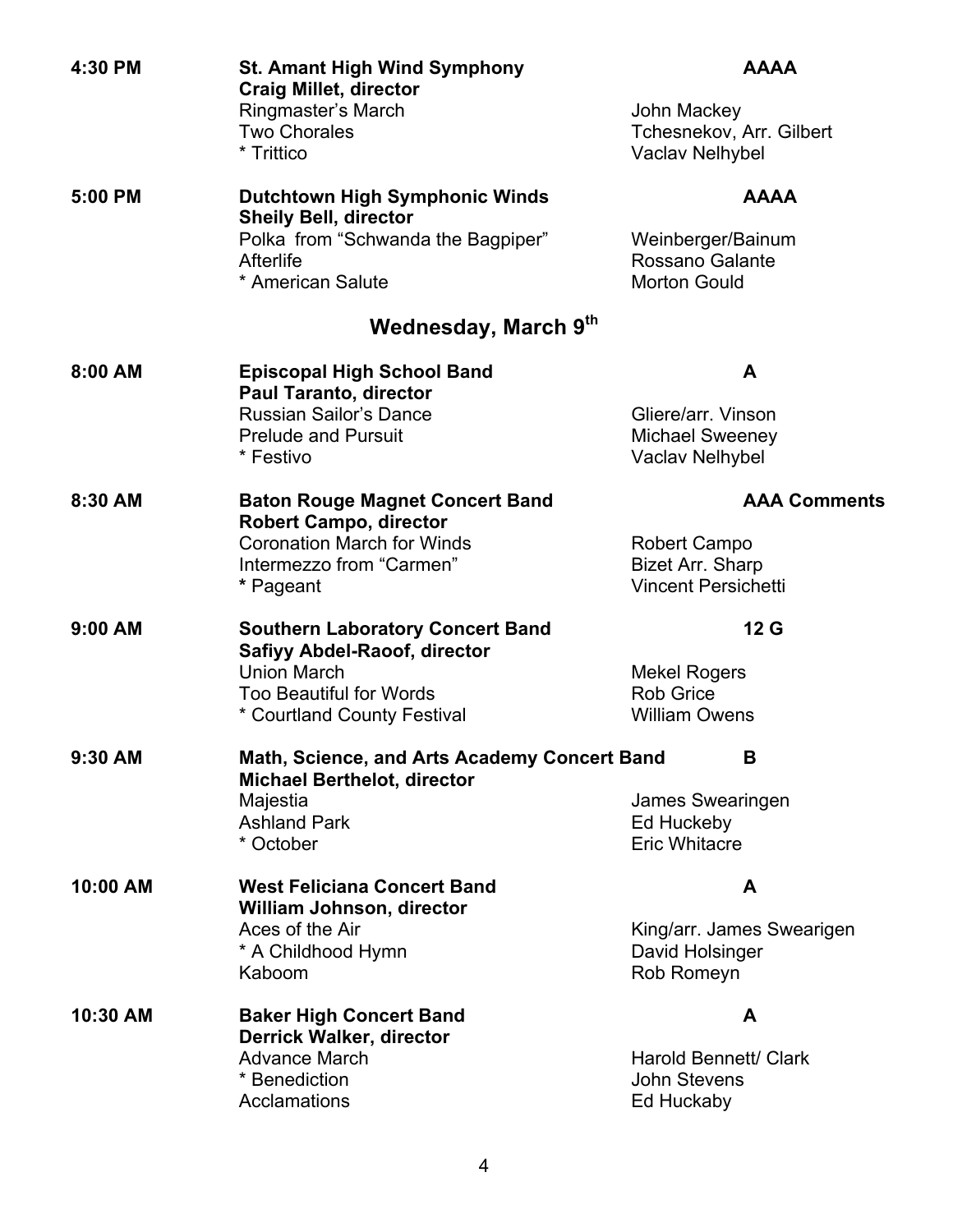| 11:00 AM | <b>Albany High Concert Band</b><br>Amy Elmore, director<br>Peace Jubilee  | A<br>King/arr. James Swearingen                    |
|----------|---------------------------------------------------------------------------|----------------------------------------------------|
|          | * Heaven's Light<br>Into the Storm                                        | <b>Steven Reineke</b><br>Robert W. Smith           |
| 11:30 AM | <b>Denham Springs High Concert Band</b><br><b>Chad Campbell, director</b> | <b>AAAA 3rd</b>                                    |
|          | Amparito Roca                                                             | Texidor/arr. Gary Fagan                            |
|          | Carrickfergus                                                             | <b>Patrick Roszeu</b>                              |
|          | * Hypnotic Fireflies                                                      | <b>Brian Balmages</b>                              |
| 12:00 PM | <b>Lunch Break</b>                                                        |                                                    |
| 12:30 PM | <b>Lutcher High Concert Band</b><br>Leslie Holmes, director               | AA                                                 |
|          | <b>Advance March</b>                                                      | Bennett/arr. Larry Clark                           |
|          | * Two Songs from the British Isles                                        | <b>Jerry Nowak</b>                                 |
|          | <b>Coldwater Creek</b>                                                    | <b>Robert Sheldon</b>                              |
| 1:00 PM  | <b>Live Oak High Concert Band</b>                                         | <b>AAA 2nd</b>                                     |
|          | <b>Brian Feigles, director</b><br><b>March of the Minions</b>             |                                                    |
|          | Scenes from an Ocean Voyage                                               | David Gorham<br><b>Brian Balmages</b>              |
|          | * Overture on a Minstrel Tune                                             | Pierre LaPlante                                    |
|          |                                                                           |                                                    |
| 1:30 PM  | <b>Catholic High Wind Ensemble</b>                                        | 12F/AA                                             |
|          | <b>Mark Messina, director</b>                                             |                                                    |
|          | <b>Adrenaline Engines</b><br><b>Phasing Thunder</b>                       | <b>Randall Standridge</b><br><b>Brian Balmages</b> |
|          | * Encanto                                                                 | Robert W Smith                                     |
|          |                                                                           |                                                    |
| 2:00 PM  | <b>Break</b>                                                              |                                                    |
| 2:30 PM  | Denham Springs High Symphonic Band<br><b>Carlye Latas, director</b>       | <b>AAAA 2nd</b>                                    |
|          | * Toccata for Band                                                        | <b>Frank Erickson</b>                              |
|          | <b>Benediction</b>                                                        | <b>John Stevens</b>                                |
|          | * Chorale and Shaker Dance                                                | John Zdechlik                                      |
| 3:00 PM  | <b>East Ascension Symphonic Band</b><br>Nicole Mlynczak, director         | <b>AAAA 2nd</b>                                    |
|          | Equilibrium                                                               | <b>Michael Oare</b>                                |
|          | * Australian Up Country Tune                                              | Percy Grainger                                     |
|          | A Zillion Nickels                                                         | Samuel Hazo                                        |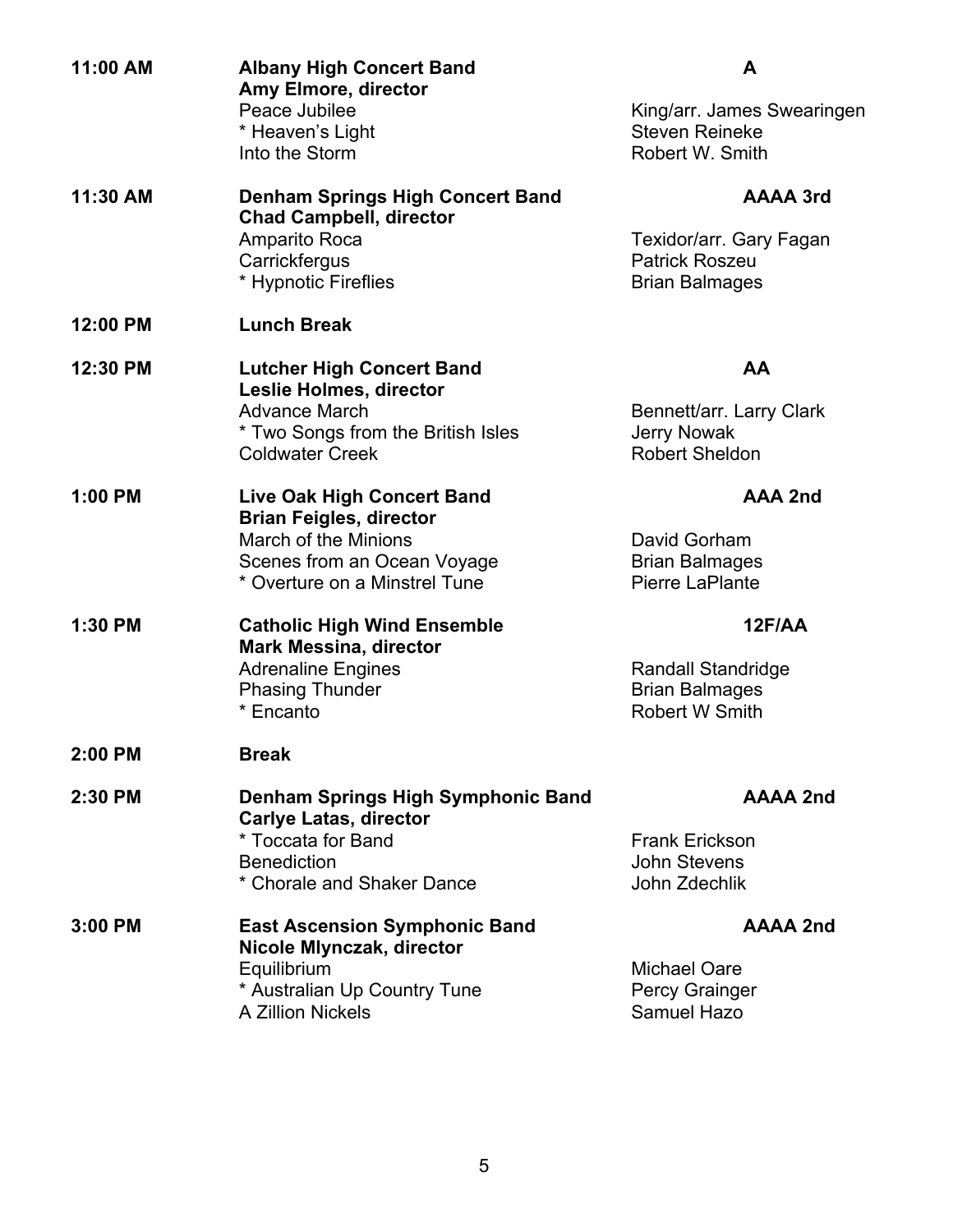| 3:30 PM | Live Oak High Symphonic Band<br><b>Brian Feigles, director</b><br>El Gato Salvese<br>As Summer Was Just Beginning<br>* The Wayfarer's Journey                                                                                                         | <b>AAA</b><br>Jeffrey Bishop<br>Larry Daehn<br>Douglas Akey                       |
|---------|-------------------------------------------------------------------------------------------------------------------------------------------------------------------------------------------------------------------------------------------------------|-----------------------------------------------------------------------------------|
| 4:00 PM | <b>Christian Life Academy Band</b><br><b>Mindy Rose, director</b><br>Epic<br>* Marching Song<br>Furioso                                                                                                                                               | B<br><b>Barry Milner</b><br>Moss/Holst<br>Robert W. Smith                         |
| 4:30 PM | Denham Springs High Symphonic Winds<br><b>Chad Campbell, director</b><br><b>Fiddle Faddle</b><br>Hymn to a Blue Hour<br>* First Suite in Eb                                                                                                           | <b>AAAA</b><br>Anderson/arr. Philip J. Lang<br>John Mackey<br><b>Gustav Holst</b> |
| 5:00 PM | <b>Walker High Wind Ensemble</b><br>Jeff Seighman/ Eddie Hirst, directors<br><b>English Folk Song Suite</b><br>Mvt.1 March "Seventeen Come Sunday" Ralph Vaughn Williams<br>*Colonial Song<br>*Symphony #1- The Lord of the Rings<br>Mvt. V "Hobbits" | <b>AAA Wind Ens.</b><br>Percy Aldridge Grainger<br>Johan de Meij                  |
| 5:30 PM | <b>East Ascension Symphonic Winds</b><br>Patti Roussel, director<br>*Sherpard's Hey<br>*Irish Tune<br>*Balkanya                                                                                                                                       | <b>AAAA</b><br>Percy Grainger<br>Percy Grainger<br>Jan Van Der Roost              |
| 6:00 PM | <b>Catholic High Symphonic Band</b><br><b>Evan McAleer, director</b><br>* Heroes Triumphant<br><b>First Light</b><br><b>Red River Valley</b>                                                                                                          | 12F/AA 2nd<br><b>William Owens</b><br><b>Frank Ticheli</b><br>Pierre LaPlante     |
| 6:30 PM | <b>Port Allen High School Concert Band</b><br><b>Paul Foster, director</b><br>The Capital March<br><b>Salvation is Created</b><br>* Kentucky 1800                                                                                                     | A<br>Foden arr. Todd Stalter<br>arr. Michael Brown<br><b>Clare Grundman</b>       |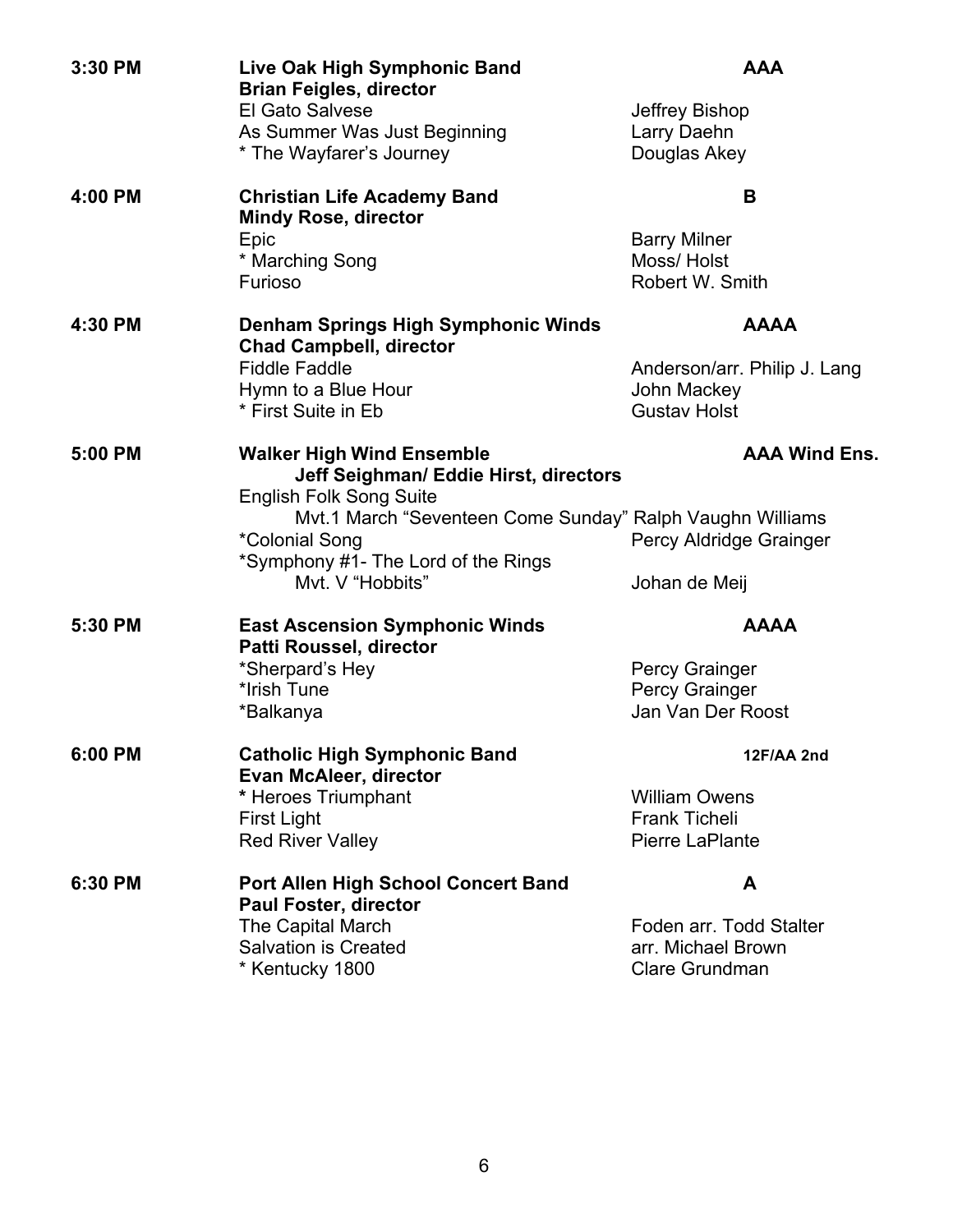## **Thursday, March 10th**

| 9:15 AM  | <b>Westside Junior High Concert Band</b><br><b>Robert Perez, director</b>                    |                         | <b>8B 2nd</b> |
|----------|----------------------------------------------------------------------------------------------|-------------------------|---------------|
|          | * Air and Dance                                                                              | John Kinyon             |               |
|          | * Theme and Variations                                                                       | <b>Timothy Broege</b>   |               |
|          | <b>Midnight Mission</b>                                                                      | <b>Brian Balmages</b>   |               |
| 9:40 AM  | Sherwood Middle Academic Magnet Intermediate Band 8B 2nd<br><b>Andy Pizzo, director</b>      |                         |               |
|          | <b>Liturgical Fanfare</b>                                                                    | Robert W. Smith         |               |
|          | <b>Midnight Star</b>                                                                         | <b>Thomas Bourgualt</b> |               |
|          | * Conviction                                                                                 | <b>Larry Clark</b>      |               |
| 10:05 AM | <b>Juban Parc Junior High 7th Grade Band</b><br>Abby Lyons South, director                   |                         | 7B            |
|          | * Heroes Triumphant                                                                          | <b>William Owens</b>    |               |
|          | <b>Morning Mist</b>                                                                          | <b>Robert Sheldon</b>   |               |
|          | <b>Incantation and Ritual</b>                                                                | <b>Brian Balmages</b>   |               |
| 10:30 AM | <b>Parkview Baptist Concert Band</b>                                                         |                         | 8C            |
|          | <b>Sean Bramley, director</b>                                                                |                         |               |
|          | <b>Liturgical Fanfare</b>                                                                    | Robert W. Smith         |               |
|          | * In a Quiet Place                                                                           | <b>Bill Calhoun</b>     |               |
|          | March of the Paratroopers                                                                    | <b>Mark Williams</b>    |               |
| 10:55 AM | <b>Baker Middle/Park Ridge Combined Concert Band</b><br>8F<br><b>Tory Williams, director</b> |                         |               |
|          | <b>Petite Overture</b>                                                                       | Dennis O. Eveland       |               |
|          | * Psalm 42                                                                                   | Samuel R. Hazo          |               |
|          | <b>Strike Force</b>                                                                          | <b>Michael Sweeney</b>  |               |
| 11:20 AM | <b>Episcopal Middle School Band</b><br><b>Paul Taranto, director</b>                         |                         | 8C            |
|          | <b>Engines of Resistance</b>                                                                 | <b>Larry Clark</b>      |               |
|          | * Wildwind Overture                                                                          | John Kinyon             |               |
|          | Sol Invictus                                                                                 | Matt Conaway            |               |
| 11:45 AM | <b>Lake Middle Advanced Band</b>                                                             |                         | 8C            |
|          | <b>Parrish Sonnier, director</b>                                                             |                         |               |
|          | * Colliding Visions                                                                          | <b>Brian Balmages</b>   |               |
|          | Sakura                                                                                       | <b>Michael Story</b>    |               |
|          | <b>Ancient Voices</b>                                                                        | <b>Michael Sweeney</b>  |               |
| 12:15 PM | <b>Lunch Break</b>                                                                           |                         |               |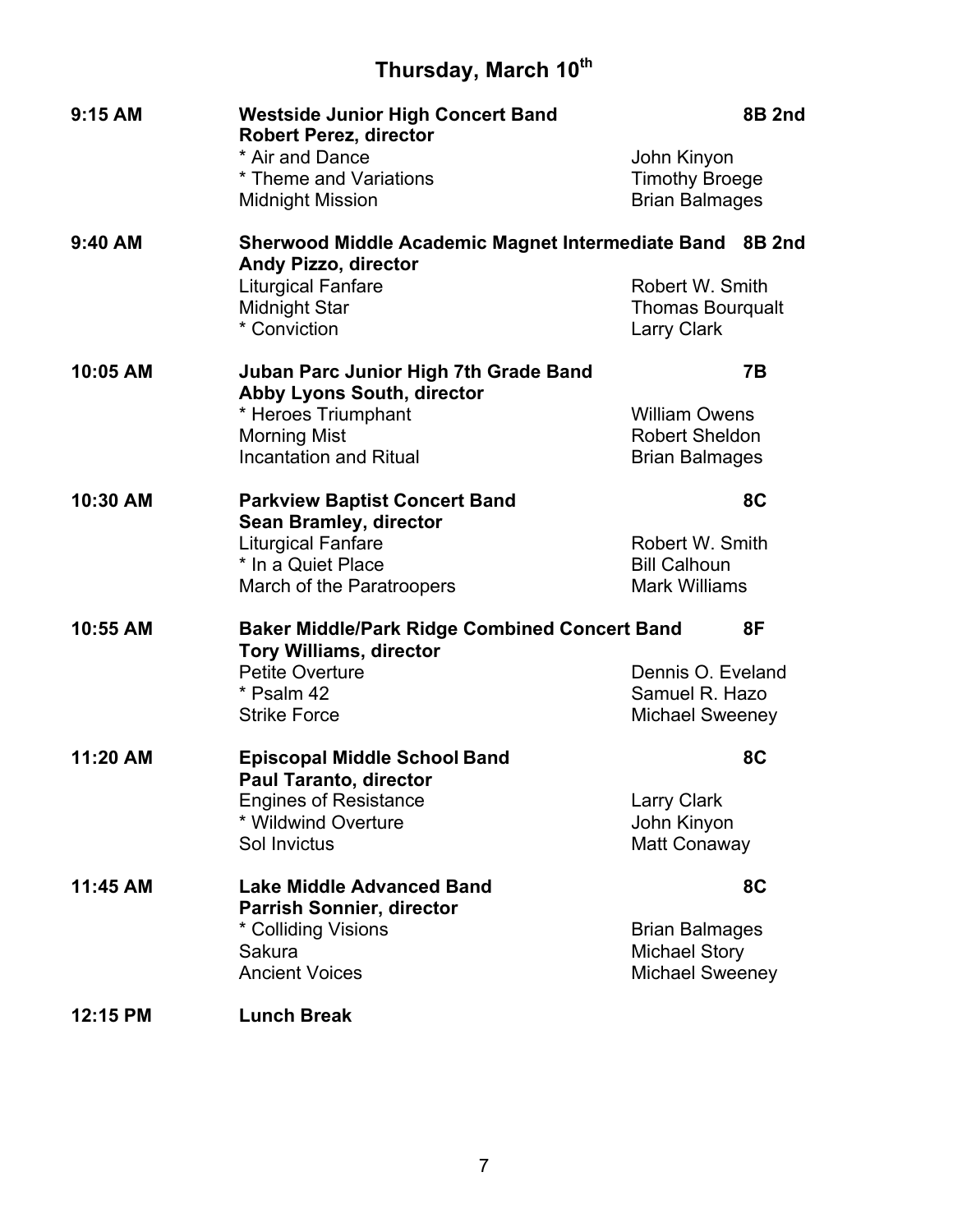| 12:45 PM | <b>Sherwood Middle Academic Magnet Advanced Band</b><br><b>8B</b><br><b>Andy Pizzo, director</b> |                                     |
|----------|--------------------------------------------------------------------------------------------------|-------------------------------------|
|          | * Celebration Overture                                                                           | James Swearingen                    |
|          | * As Twilight Falls                                                                              | <b>Robert Sheldon</b>               |
|          | * Corps of Discovery                                                                             | <b>William Owens</b>                |
| 1:10 PM  | <b>Gonzales Middle Band</b><br><b>Terrell Boger, director</b>                                    | 8B                                  |
|          | <b>Aztec Dance</b>                                                                               | <b>Michael Story</b>                |
|          | * Atlantis                                                                                       | <b>Anne McGinty</b>                 |
|          | Imperium                                                                                         | Michael Sweeney                     |
| 1:35 PM  | <b>Brusly Middle School Band</b><br>Victoria Childress, director                                 | 8B                                  |
|          | <b>Jubilant Fanfare</b>                                                                          | <b>Michael Story</b>                |
|          | Ye Banks and Braes O' Bonnie Doon                                                                | Arr. Michael Sweeney                |
|          | * Voodoo Dance                                                                                   | <b>Elliot Del Borgo</b>             |
| 2:00 PM  | <b>Scotlandville Middle Magnet School Band</b><br><b>Paul Lauve, director</b>                    | 8B                                  |
|          | <b>Aztec Sunrise</b>                                                                             | John Edmondson                      |
|          | <b>Crown Point March</b>                                                                         | <b>Bruce Pearson</b>                |
|          | * Modal Song and Dance                                                                           | <b>Elliot Del Borgo</b>             |
|          |                                                                                                  |                                     |
| 2:25 PM  | <b>McKinley Middle Academic Magnet Concert Band</b><br><b>Walter Perry, director</b>             | <b>8B comments</b>                  |
|          | <b>Cold Brook March</b>                                                                          | John O'Reilly                       |
|          | Train Heading West myts. 1 & 2                                                                   | <b>Timothy Broege</b>               |
|          | See, the Conquering Hero Comes                                                                   | <b>Handel/Michael Brand</b>         |
| 2:50 PM  | <b>Woodlawn Middle Concert Band</b><br><b>Cheryl Coker, director</b>                             | 8B                                  |
|          | <b>Bridgeway March</b>                                                                           | <b>Quincy Hilliard</b>              |
|          | * Sakura                                                                                         | <b>Michael Story</b>                |
|          | Firestorm                                                                                        | <b>Rob Grice</b>                    |
| 3:15 PM  | <b>Denham Springs Junior High School Band</b><br><b>Ryan Benoit, director</b>                    | 8B                                  |
|          | Lexington March                                                                                  | John Edmondson                      |
|          | Be Still My Soul                                                                                 | Robert W. Smith                     |
|          | * Atlantis                                                                                       | <b>Anne McGinty</b>                 |
| 3:40 PM  | North Corbin Junior HighSymphonic Band                                                           | 8B                                  |
|          | <b>Mariah Mize, director</b>                                                                     |                                     |
|          | March to Castle Rock                                                                             | Steve Hodges                        |
|          | * Song of Hope<br>Serengeti Dreams                                                               | James Swearingen<br>Robert W. Smith |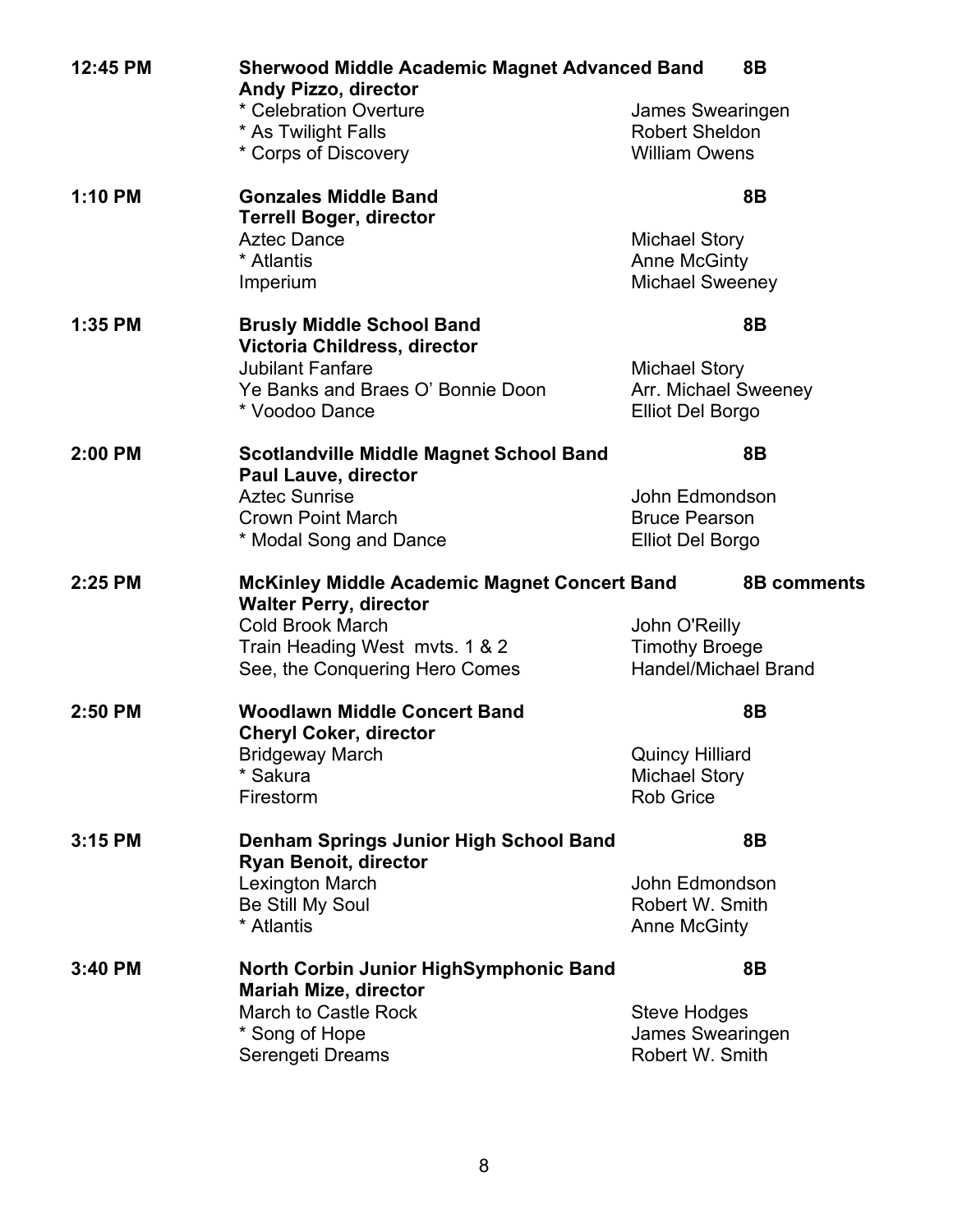| 4:05 PM  | <b>Central Middle Symphonic Band</b><br><b>Thomas Huckaby, director</b><br>Glorioso<br>* Psalm 42<br>Conviction                                     | 8B<br>Robert W. Smith<br>Samuel Hazo<br><b>Larry Clark</b>                 |
|----------|-----------------------------------------------------------------------------------------------------------------------------------------------------|----------------------------------------------------------------------------|
|          | Friday, March 11 <sup>th</sup>                                                                                                                      |                                                                            |
| 9:15 AM  | <b>BRCVPA Elementary Band</b><br><b>Mike Fuller, director</b><br>The Great Gate Of Kiev<br>Largo<br><b>Medallion Overture</b>                       | <b>5B</b><br>Mussorgsky/arr.Story<br><b>Dvorak</b><br><b>William Himes</b> |
| 9:40 AM  | <b>Southside Junior High Symphonic Band</b><br>Jonathan Lyons, director<br>Glorioso<br><b>Morning Mist</b><br>* Modal Song and Dance                | 8B<br>Robert W. Smith<br><b>Robert Sheldon</b><br><b>Elliot Del Borgo</b>  |
| 10:05 AM | <b>Juban Parc Junior High 8th Grade Band</b><br><b>Abby Lyons South, director</b><br>St. Petersburg March<br>* Psalm 42<br><b>Colliding Visions</b> | 8B<br>Johnnie Vinson<br>Samuel Hazo<br><b>Brian Balmages</b>               |
| 10:30 AM | <b>Westside Junior High Symphonic Band</b><br>David Will, director<br>* A Jolly Walk in Hibbertland<br>* Kentucky 1800<br>Arikara                   | 8B<br>David Holsinger<br>Clare Grundman<br>James Meredith                  |
| 10:55 AM | <b>St. Amant Middle Concert Band</b><br>Jessica Wyrick, director<br>Primordium<br>In Autumn<br>* Phantom Ship                                       | 8Β<br><b>Mark Williams</b><br><b>William Owens</b><br>Elliot Del Borgo     |
| 11:20 AM | Northwestern Middle Band<br>Carla P. Murray, director<br>* Gathering in the Glen<br>Song for the Winter Moon<br>The Band in the Square              | 8B<br><b>Michael Sweeney</b><br><b>Walter Cummings</b><br>Pierre LaPlante  |